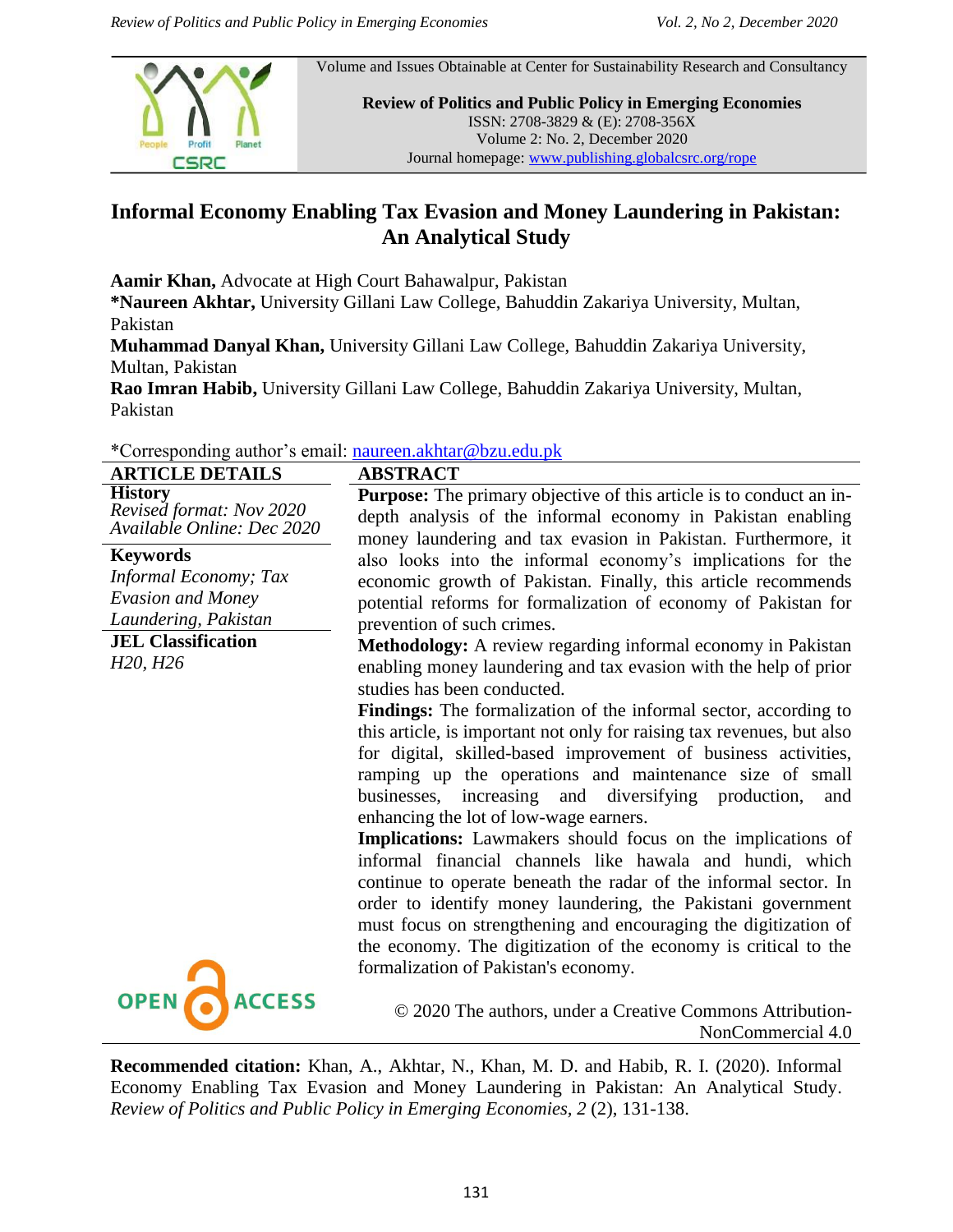### **Introduction**

Pakistan's economy has been gradually growing for the past two decades. Due to discrepancies in macroeconomic policy and a reliance on foreign investment capital and the export industry to support economic growth, average yearly growth has been just 2% in recent years, less than 1/2 that of Asia. (Bank, 2021). Pakistan now has a mixed economy, with state-owned businesses accounting for a major share of the gross domestic product, following various economic restructuring initiatives. Throughout its history, the nation has tried a number of business models. Pakistan's economic sector was mostly built on private industry at initially, but important sectors such as financial services, production, and transport were taken under national custody in the early 1970s (Burki, 2021).

Pakistan is dealing with a massive problem of informal economy, in addition to other economic issues. Alternative phrases for "informal economy" include "black economy," "shadow economy," and "underground economy." However, a precise definition of the phrase "informal economy" is difficult to come across. Commercial activity that takse place outside of the regular labor market are referred to as the informal economy. The official and irregular labor markets are usually described as "legal" and "unlawful," "market" and "non-market," "paid" and "unpaid". The informal economy is sometimes known as the "hidden" or "criminal" economy (Hub, 2021).

Long shifts, low wages and poor working conditions, poor job protection, and high employee turnover are all challenges that the informal economy produces, but it also presents a tax evasion problem when informal economy attempt to conceal money from tax regulators. Many businesses do not function solely in the formal or informal sectors. Those accused of having a lower level of tax morality are more concerned about corruption in the public sector, high tax rates, useless formalities, distributive inequality, and also what they perceive the government' unfairness. According to several international academics and local corporate executives, tax evasion is mostly caused by Pakistan's complex tax structure, which is compounded by a few other aspects. It has a plethora of taxes and tax collection organizations, some of which perform redundant responsibilities, and a lower-than-average tax take (Bokhari, 2020).

Similarly, Informal economy also enables money laundering. It occurs more frequently in countries where the risk of money laundering is minimal. Money laundering is prevalent in informal economy where there are no laundering restrictions, no system for storing bank or customer details, and financial secrecy is rigorously enforced. Cash outflows and inflows is simple for launderers in the informal economy. The informal economy exacerbates the current and fiscal deficits, as well as inflation, high interest rates, and unemployment. These instability in money demand produced by black money will inevitably have a negative impact on monetary and fiscal policy (Scanner, 2021).

The primary objective of this article is to conduct an in-depth analysis of the informal economy in Pakistan enabling money laundering and tax evasion in Pakistan. Furthermore, it also looks into the informal economy"s implications for the economic growth of Pakistan. Finally, this article recommends potential reforms for formalization of economy of Pakistan for prevention of such crimes.

### **Understanding the Concept of Informal Economy**

"Sir William Arthur Lewis" created the term "informal sector" ("1915-1991"). He was an economist from Saint Lucia who was awarded the "Nobel Memorial Prize in Economics" in 1979. He was talking to work that occurred outside of the official economy or the current industrial sector. "Economic Development with Unlimited Supplies of Labor," Lewis' greatest significant development economics paper, was released in 1954. (Manchester School). He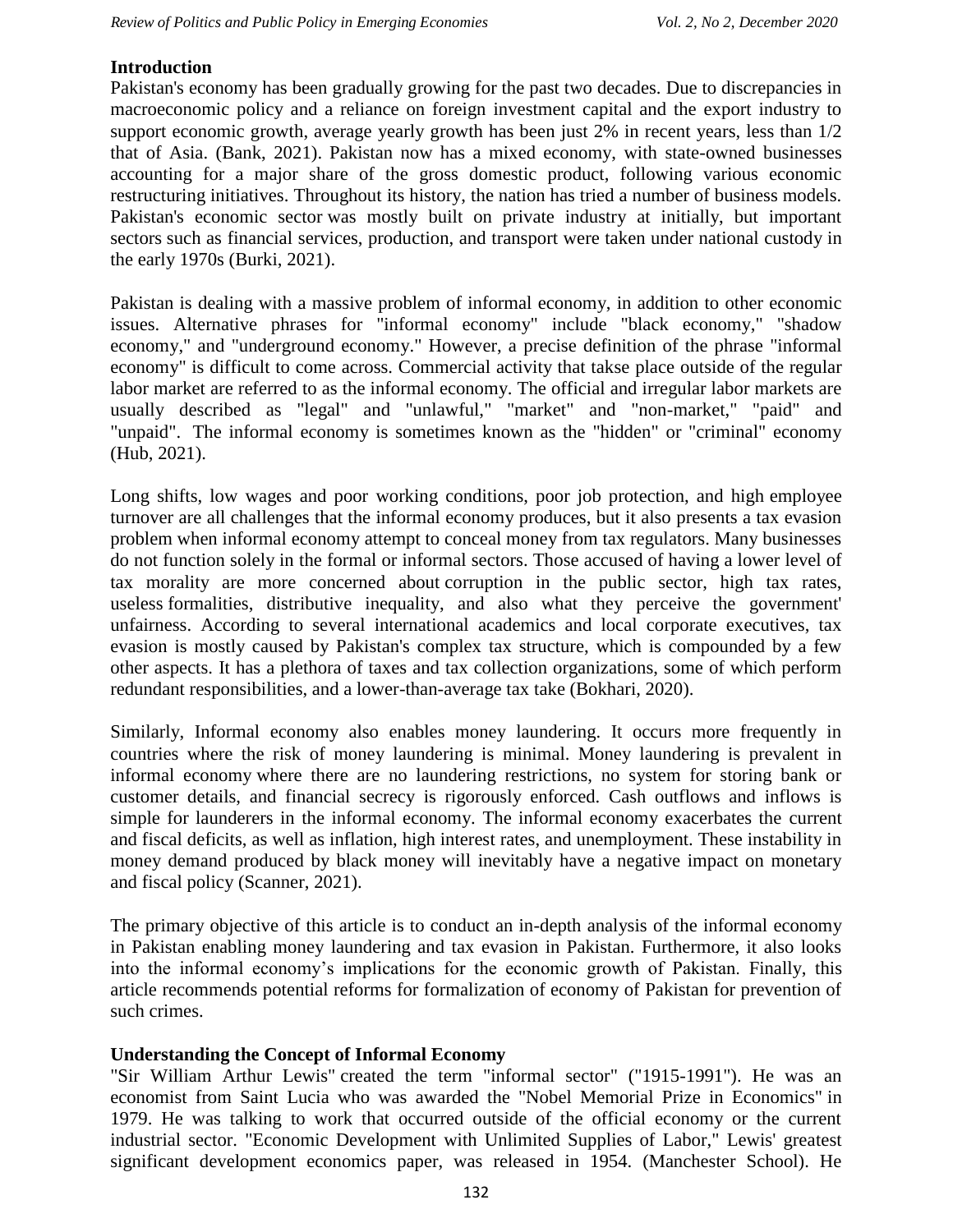developed the double sector model, sometimes known as the "Lewis model," in this paper. Lewis created a broad view of the development phase by combining a study of developed nations' collective history with the basic principles of mainstream economists. A "capitalist" sector grows by absorbing labor from a non-capitalist backward "subsistence" section, according to his thesis. So that companies do not increase profitability and employees might be compensated beyond their marginal revenue product, the sustenance industry is controlled by informal systems and cultural norms (Ranis, 2021).

Several academic researchers and institutions have elaborated on the idea of the informal economy. According to the International Monetary Fund, the informal economy is a worldwide phenomenon that consists of activities with market value that would contribute to tax income and gross domestic product if they were documented. On the one hand, people and businesses may opt to stay outside of the formal sector in order to avoid paying taxes and social contributions, as well as complying with norms and compliance issues. This is related to the widely held but incorrect belief that informality is mostly generated by businesses and people "cheating" to avoid taxation. Individuals, on the other hand, may rely on informal operations as a safety net because they lack the knowledge and skills required for formal work or because they are too impoverished to use public or financial institutions (Fund, 2020).

The informal sector, sometimes referred to as the "shadow market," "black economy," "shadow economy," or "gray economy," is a part of a country "s economy that is not recognized as a genuine revenue source. According to the World Bank, informal employment depletes countries' potential tax revenue and hinders regulatory oversight. People who work in the informal economy don't have to declare their earnings and don't have to pay taxes on them. Illicit actions included by this term include drug trafficking, money laundering, and human trafficking. Cleaning car windshields at traffic lights or working on building sites, for instance, are both legal employments. There is no employment security, no worker protection, and no state pensions in the informal sector. This group also includes those who intentionally do not report their earnings in order to avoid paying income tax. (News, 2021).

Furthermore, during the course of the Financial Action Task Force's twenty-five-year history, the list of predicate offenses for the Recommendations has developed and increased. The difficulty posed by this combination of circumstances is to apply processes and procedures established for the regulatory structures of a formal economy (which is typically the dominant economic order seen in industrialized countries) to an informal sector . The disparity between an anti-money laundering (AML) administration's framework and its actual execution outside of the underdeveloped country's economic constrained formal financial sector affects the administration's efficacy in combating money laundering. Shadow economies and irregular banking transactions originate and function outside of the reach of anti-money laundering procedures by definition (Vlcek, 2018).

### **Informal Economy and Implications for Economic Growth of Pakistan**

The informal economy has a number of important repercussions for Pakistan's economic progress. The rise of the informal economy complicates policymakers' ability to design economic policies, particularly fiscal and monetary policies. Taxes are one of a government's primary sources of revenue. The informal sector, on the other hand, promotes a culture of tax evasion. Kemal (2007) assessed Pakistan's informal sector and determined that informal economy and tax evasion rose from the 1980s to the 1999s, then slowed until 2003. Tax evasion, on the other hand, is between 5. and 6.6 percent every year, with informal economy reaching 54.7 percent in 2005. He goes on to argue that the tax system should be clear and easy to comprehend since loopholes in a complicated tax system entice individuals to avoid paying taxes that they would otherwise have to pay.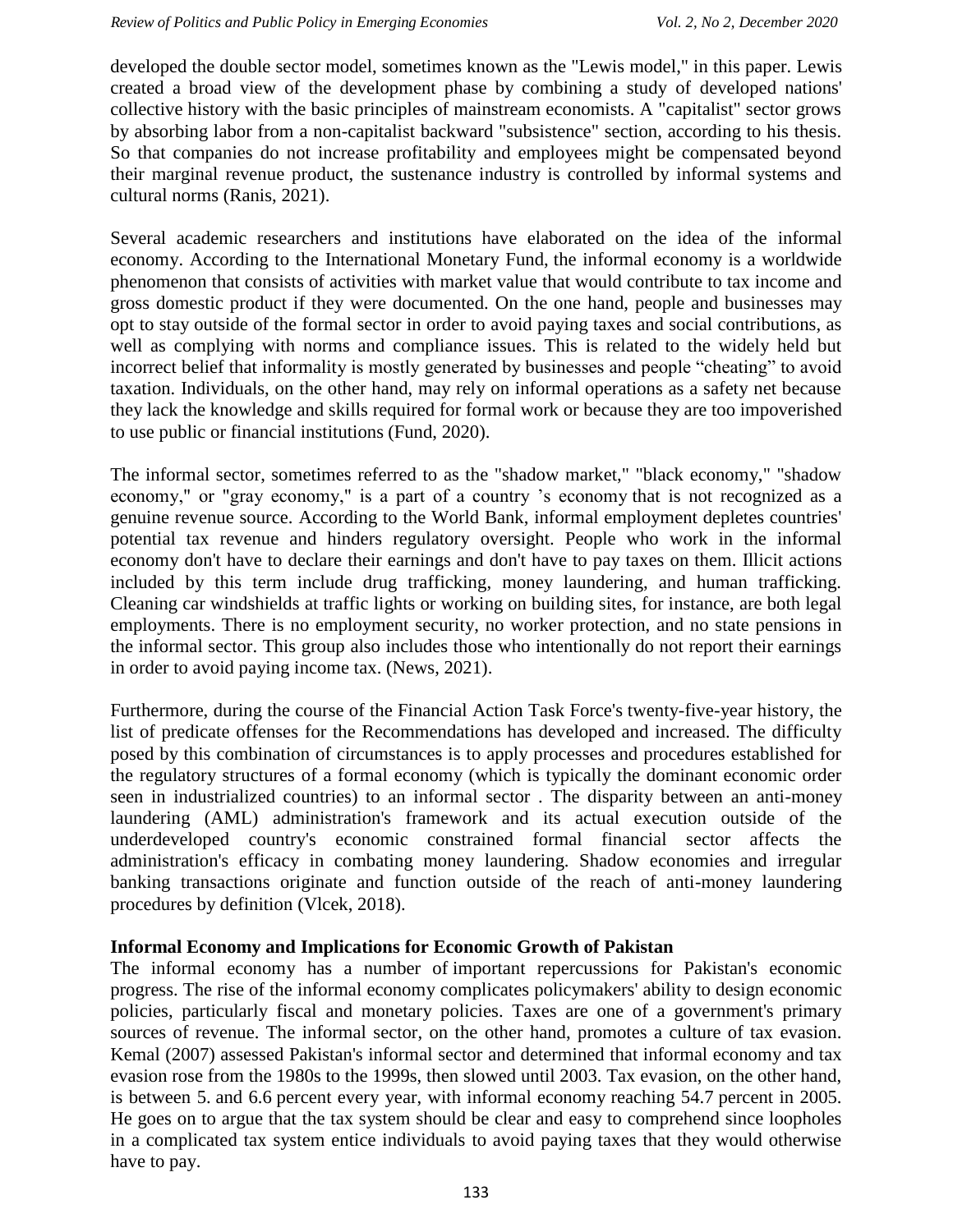There is a prevalent belief that the informal economy has poor efficiency and hence leads to low country growth. This article points out that informal sector is a cost to the government, particularly in terms of revenue generation in the near term as a result, it restricts regular economic growth by inflating the price of becoming formal that is taxpayers must cover the cost of tax evaders.

The informal economy's expansion has a substantial influence on institutionalization and governance. Numerous studies show that institutions have an impact on the growth of the informal sector. There is a negative correlation between the performance of organizations and the informal sector. The informal sector and corruption have a positive association, whereas the informal sector and the rule of law have a negative relationship. Fiscal policy, on the other side, has a significant influence on the growth of the informal economy. Sectors and tax burden proxies are moving in the same way. States with lower tax rates and fewer tax regulations are more likely to have a small informal economy (Qamar et al., 2021).

In Pakistan, the informal economy has an influence on the rights of the unregistered labor force, particularly women. According to estimates, in Pakistan, "20 million" "home-based employees" are part of informal economy in Pakistan, 12 million are women out of 20 million. In Pakistan, "home-based" employees, are not protected or regulated under any law. "ILO Convention C177 The Home Work Convention", 1996 has yet to be ratified. According to the "Pakistan Labour Force Survey", the country has 4.9 million home-based employees (working at "their own house" and "family or friend's dwelling"). According to a "UN Women" report from 2016, homebased employees contributed over Rs. 400 billion to the economy through their salaries, with women accounting for 65 percent of the total. In 2013-14, this sum was roughly equal to 3.8 percent of total GDP (Khan, 2017).

The informal economy, according to this article, is a diverse range of business activities, companies, employment, and employees that are not governed or regulated by the law. The term was first used to describe self-employment in tiny, unregistered businesses. It has been broadened to cover paid work in non-protected positions.

### **Informal Economy enabling Tax Evasion in Pakistan**

The strongest indicator of a country's economic success is its capacity to generate income. Pakistan is a haven for shady lawmakers and dishonest merchants who make clandestine contributions, evade taxes, and loot the government treasury, leaving honest taxpayers and the government's main support base to face the consequences. The current national motto of Pakistan is "drawing the black economy (informal) into the tax net," which has become the rallying cry of the present government. Pakistan is dealing with a corporate tax evasion problem, with many unregistered firms attempting to avoid paying taxes. The issue may be more complicated for wealthier informal sector businesses. They are driven by labor law avoidance, a complex and rigid tax system, and lenient tax authorities who are more than happy to "settle' through informal payments rather than legal taxes. As a result, most entrepreneurs find the idea that they are exempt from taxation absurd, even though it is challenging for both of them and state authorities to acknowledge the nature of these "taxes" (Ali, 2019).

Many academic scholars believe that one of the primary causes of the growth of the informal economy is the increase in income tax and economic security payment obligations. Taxes influence worker leisurely choices and boost labour market in the informal sector, or the untaxed part of the economy; economists are concerned about the distortions of this decision. The bigger the disparity between the total cost of labor in the formal sector and after-tax earnings, the larger the motivation to labour in the informal sector to cover the gap. This disparity is mostly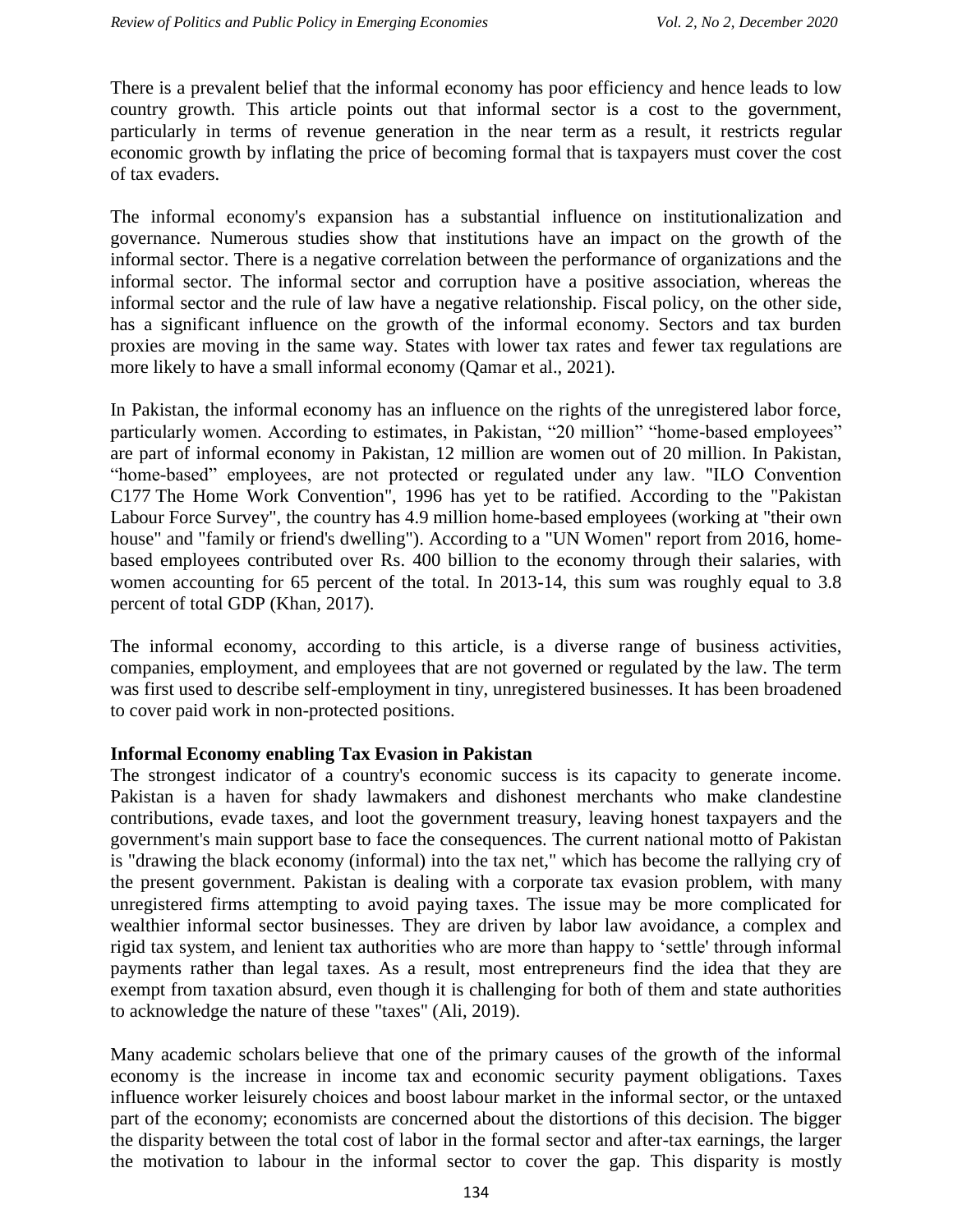determined by the social safety system and the total tax burden, both of which are important factors in the presence and growth of the informal economy. Even massive tax reforms with large tax rate deductions, however, will not result in a significant reduction in the informal economy (Fogel & Agbi, 2021).

While tax evasion occurs even in countries with strong tax awareness and collection capabilities, Pakistan's incidence of over 50% tax evasion is frightening and unacceptable. In Pakistan, there are three main causes for the high level of evasion. It is important to have a fair tax system. Salaried individuals are regarded to be easy prey for collecting taxes, and as a result, the state has struggled to broaden the revenue base. Due to their political clout, certain types of corporations get away with not paying their fair share of taxes, while ordinary individuals earning a monthly wage are overburdened. The informal economy's labor force does not pay taxes, making them a burden on the genuine and honest tax payer (Mehboob, 2019).

As a result, a growth in the informal economy leads to lower state revenues owing to tax evasion, which reduces the amount and quality of publicly funded goods and services, according to this article. In the end, this might lead to higher tax rates for individuals and businesses in the public sector, which is frequently accompanied with a reduction in quality of essential services.

### **Informal Economy Enabling Money Laundering in Pakistan**

For most of us, the term "informal economy" will have distinct connotations. It may bring to mind thoughts of seasonal agricultural labourers in the fields for some. Housework, market stalls, laundering unlawful proceeds of crime, or drug trafficking outside the railway station are all options for others. The informal sector is the polar opposite of the formal economy, which is separated by laws and policy. As governments restrict or ban certain activities, it is possible that they will be pulled out of the formal sector and into the informal sector. If governments choose to delegate or regulate industry, which hasn't happened much in past few decades, it might become lawful, taxable, and integrated into the official economy once more. In addition, the informal sector's expansion is intimately tied to governmental social and economic policies.

According to Ponsaers (2008), the formally and informal sectors are not only interconnected, but they could also blend into one another in respect of their frameworks, methods of functioning, and operations in specific conditions. Because cartels have the greatest ability to enter the official sector where actions get complicated, especially where all of these conditions occur is likely one of the most beneficial crime-reduction initiatives that governments and international bodies might do. These activities may be an integral component of the informal economy, such as money laundering, selling narcotics, selling counterfeit products, owning a brothel, or bribing officials or they may be supplementary services, such as providing cabs for prostitutes.

Similarly, the legal concept of "hawala banking/hundi" ("informal plans to transfer money between different parts of the world") has ignited skepticism that it could be used for illicit practices and money laundering because it continues to operate outside of national and international regulatory structures designed to detect money laundering. "Hawala banking" may be used to facilitate illegal transition (the transfer of criminal proceeds), however it is highly reliant on trust, much like conventional banking. Strong social or ethnic ties may aid in the development of trust, but when hawala banking is used for illicit purposes, reputation and results, as well as the ability to remain anonymous, may be more important (Kagan, 2021).

"Hawala/Hundi", the informal transfers are used for either "money laundering" and terrorism financing, according to the "State Bank of Pakistan" ("SBP"). Unfortunately, Islamic insurgent group, armed resistance from neighboring countries, jihadist wings of political parties, Afghan drug smugglers, non-state actors, and local criminal gangs are proving to be factors of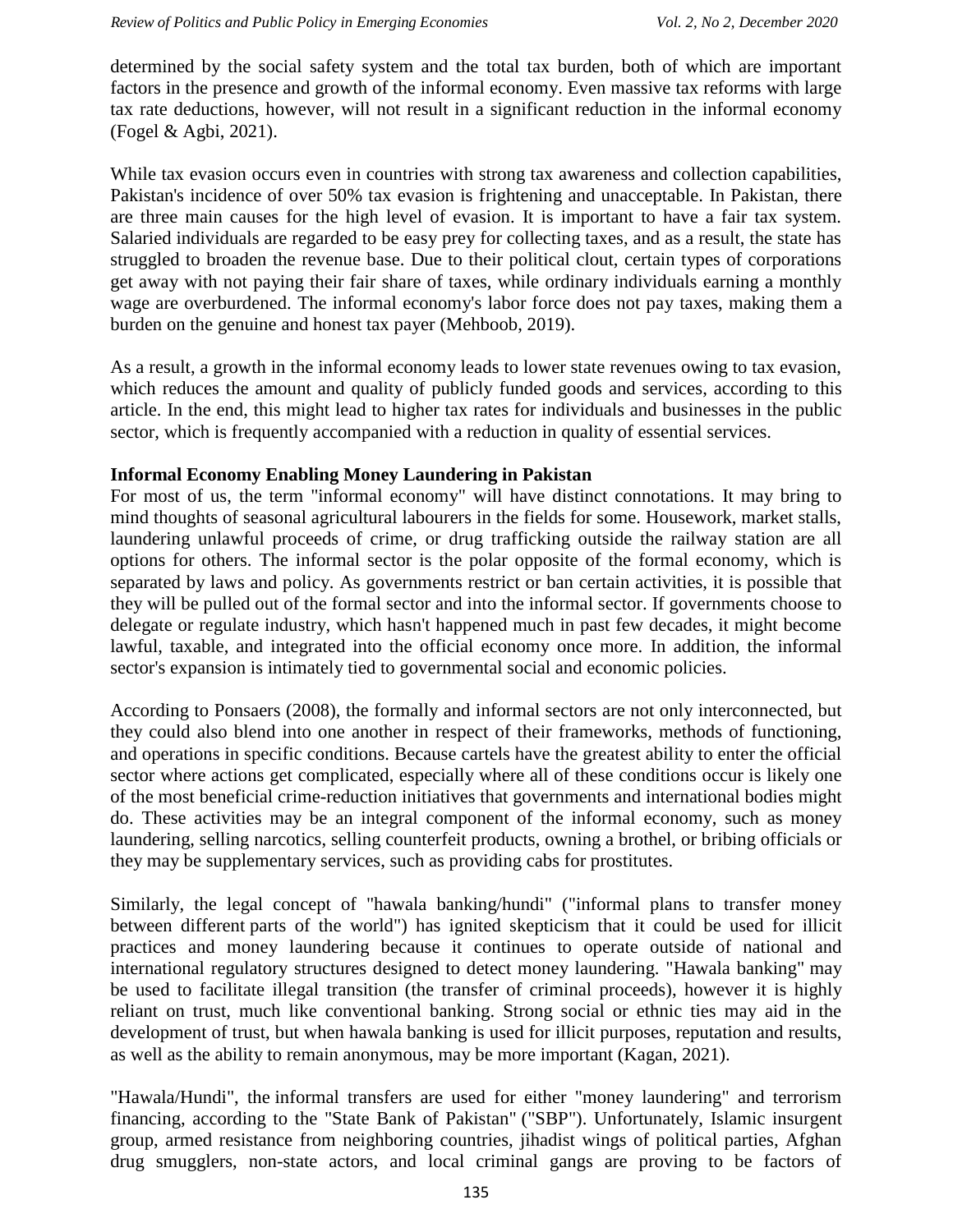destabilization and bloodshed in Pakistan, with "Hawala/alternative remittance systems" being deemed the utmost bloodline of financial support for belligerent irrationality (Raza, 2017).

"Hawala and Hundi" are two of the most well-known words in Pakistan's economic environment, according to this article. Simply put, they are informal ways via which money is moved in and out of the nation. Hawala is a system made up of lending institutions and businesses from all over the world. It differs from formal trade channels (such as banks) in that it is based mostly on reputation and trust rather than written agreements. Anonymity, on the other hand, comes at a high cost for nations like Pakistan, since traffickers, drug dealers, and terrorist funders have brutally exploited this feature. It's no surprise that Pakistan is on the FATF's grey list.

## **Informal Economy needs to be formalized for Prevention of Tax Evasion and Money Laundering**

The informal sector can be formalized in a variety of ways. Licensing, registration, organization and representation, legal structures, social welfare mechanisms, and commercial incentives/support are only a few of the topics covered. And different groups of the informal labor have varied definitions of formalization (WIEGO, 2021). The tax-to-GDP ratio in Pakistan is around 12%. OECD countries, on the other hand, increase taxes equivalent to approximately 34% of their GDP. Pakistan's ability to support public investment is hampered as a result of this. When it does collect taxes, it mostly does so through regressive taxes on goods and services, that make about 6.3 percent of GDP. Direct taxes, which account for the remaining 4.2 percent of GDP, are mostly collected by firms withholding a proportion of monetary activities for the government (Raza, 2017).

The majority of developing nations' economies are built on informal, cash-based operations, which implies they are not covered by the tax revenue. As a result, they do not rely on people' voluntary tax compliance, which remains exceedingly low. The formalization of the taxing procedure is urgently required. The streamlining of registration processes and progressive registration costs for new tax payers are part of the formalization of licensing and taxation process. To improve the tax ratio and combat tax evasion, the government must integrate large shopping malls, merchants, wholesalers, and shopkeepers within the tax net. (Wani, 2018).

Similarly, money laundering prevention necessitates legislative action. Pakistan's government has taken a number of efforts to prevent the Hawala system from being abused. Because of the negative effects of IVTS, such as money laundering, revenue loss, corruption, and unregulated capital flight, all international IVTS are banned under the "Foreign Exchange Regulation Act Pakistan" 1947. Pakistan's major financial regulators are the "State Bank of Pakistan and the Securities and Exchange Commission of Pakistan" (SECP). They've set up anti-money laundering (AML) divisions to improve banking sector supervision. The same troops are concentrating their efforts on controlling the "Hawala system". SBP has implemented measures in Pakistan to limit the usage of "alternative remittance systems" ("ARS") and increase the use of regular remittance channels. To narrow the alternatives for exploiting ARS, the "State Bank of Pakistan" (2002) concentrated on building exchange firms to integrate informal moneychangers into the mainstream banking system. Businesses must register with the "Securities and Exchange Commission of Pakistan" and then apply to the "SBP" for an authorization to begin operations, as per this instruction. (Raza, 2017).

According to this article, informal banking channels must be regulated, regularized, and integrated into the formal economy. The probable use of the "Hawala system" for laundering money, funding terrorists, and other illicit gains is being monitored by local law enforcement such as the "National Accountability Bureau" ("NAB"), the "Anti-Narcotics Force" ("ANF"), the "Federal Investigative Agency" ("FIA"), and the "Directorate of Customs Intelligence and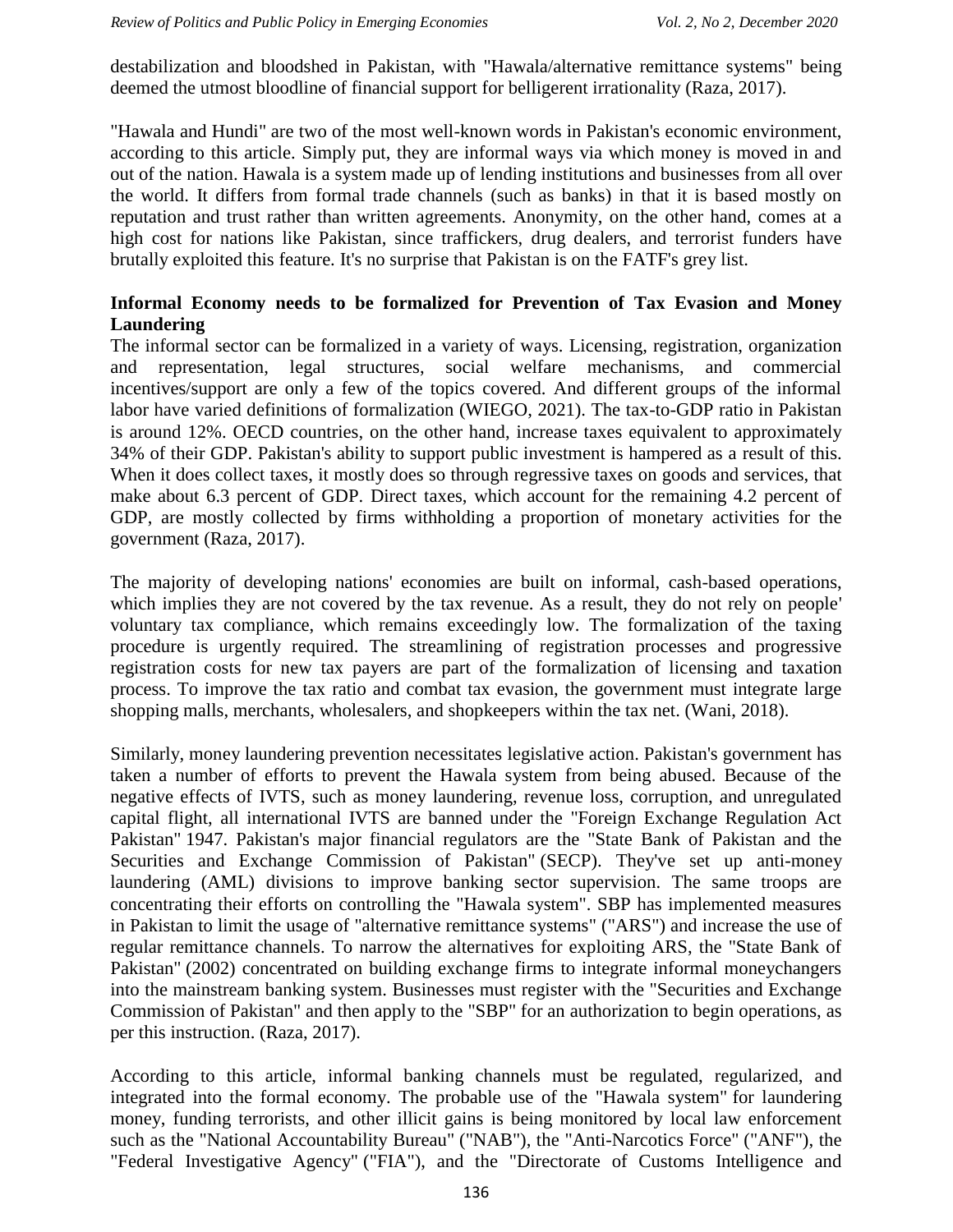Investigations" ("CII"). In order to identify any unlawful behavior, these authorities should work together by exchanging information.

### **Conclusion and Recommendations**

The formalization of the informal sector, according to this article, is important not only for raising tax revenues, but also for digital, skilled-based improvement of business activities, ramping up the operations and maintenance size of small businesses, increasing and diversifying production, and enhancing the lot of low-wage earners. To begin, the government should concentrate on integrating informal economic sectors, such as agriculture, into the official economy. Second, the "FBR" takes severe action against unlawful transportation systems and records them with a serial number at both the provincial and federal levels. This action will result in a legitimate income in the form of revenue tax, which will be collected through a suitable route. Regularization of tax rates is also required.

Lawmakers should also focus on the implications of informal financial channels like hawala and hundi, which continue to operate beneath the radar of the informal sector. In order to identify money laundering, the Pakistani government must focus on strengthening and encouraging the digitization of the economy. The digitization of the economy is critical to the formalization of Pakistan's economy.

#### **References**

- Ali, M. (2019). "Informality and Taxation." *The News.* Retrieved 22 June 2021, from https://www.thenews.com.pk/print/516901-informality-and-taxation.
- Bank, W. (2021). "Overview. World Bank." *World Bank Publications.* Retrieved 20 June 2021, from https://www.worldbank.org/en/country/pakistan/overview.
- Burki, S. (2021). "Pakistan-The Economy of Pakistan". *Encyclopedia Britannica*. Retrieved 20 June 2021, from https://www.britannica.com/place/Pakistan/The-desert-areas.
- Bokhari, J. (2020). "How to Formalize the Informal Economy". *Dawn News*, p. 1. Retrieved 20 June 2021, from https://www.dawn.com/news/1565728/how-to-formalise-the-informaleconomy.
- Fogel, G., & Agbi, E. (2021). "Shadow Economy and the Related Issues of Tax Evasion: Comparative Analysis among Canadian Workers." Retrieved 22 June 2021, from.
- Fund, I. (2020). "What is the Informal Economy?" *IMF.com.* Retrieved 21 June 2021, from https://www.imf.org/external/pubs/ft/fandd/2020/12/what-is-the-informal-economybasics.htm.
- Hub, H. (2021). "Informal Economy | The Homeless Hub". *Homelesshub.ca*. Retrieved 20 June 2021, fromhttps://www.homelesshub.ca/about-homelessness/education-training employment/informal-economy.
- Kemal, M. (2007). "A Fresh Assessment of the Underground Economy and Tax Evasion in Pakistan: Causes, Consequences, and Linkages with the Formal Economy." *Pakistan Institute of Development Economics.* Retrieved 22 June 2021, from.
- Khan, D. (2017). "Women in the Informal Economy in Pakistan Chalking out Ways to Bridge the Disconnect between the Feminist Movement, the Workers" Organizations and Political Parties." *Friedrich-Ebert-Stiftung Pakistan*. Retrieved 22 June 2021, from.
- Kagan, J. (2021). "How Hawala Works." *Investopedia*. Retrieved 22 June 2021, from https://www.investopedia.com/terms/h/hawala.asp.
- Mehboob, A. (2019). "Reasons for Tax Evasion in Pakistan." *Arab News*. Retrieved 22 June 2021, from https://www.arabnews.pk/node/1518521.
- News, M. (2021). "Informal Sector Definition and Meaning." *Market Business News.* Retrieved 21 June 2021, from https://marketbusinessnews.com/financial-glossary/informal-sectordefinition-meaning/.
- Ponsaers, P. (2008). "Does the Informal Economy Link to Organised Crime?" *International*